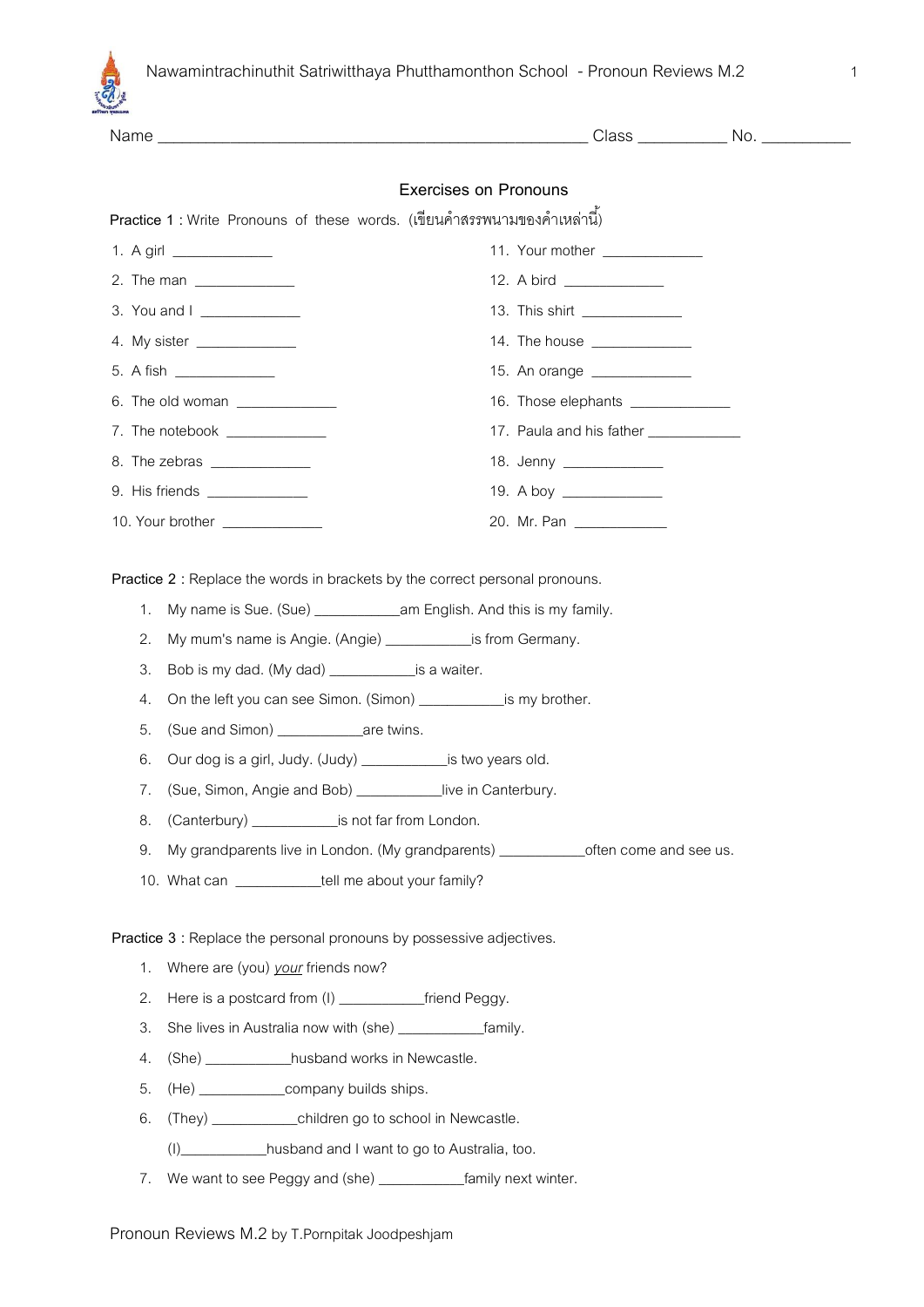

- 8. (We) winter!
- 9. Because it is (they) \_\_\_\_\_\_\_\_\_\_\_\_summer.
- 10. We are trying to do \_\_\_\_\_\_\_\_\_\_\_\_ homework but it's very hard.

**Practice 4 :** Replace the personal pronouns by possessive pronouns.

- 1. This book is (you) *yours*.
- 2. The ball is  $(I)$
- 3. The blue car is (we) \_\_\_\_\_\_\_\_\_\_.
- 4. The ring is (she) \_\_\_\_\_\_\_\_\_\_\_.
- 5. We met Paul and Jane last night. This house is (they) \_\_\_\_\_\_\_\_\_\_\_.
- 6. The luggage is (he) \_\_\_\_\_\_\_\_\_
- 7. The pictures are (she) \_\_\_\_\_\_\_\_\_\_\_.
- 8. In our garden is a bird. The nest is (it) \_\_\_\_\_\_\_\_\_\_\_.
- 9. This cat is (we) \_\_\_\_\_\_\_\_\_\_\_.
- 10. This was not my fault. It was (you)

**Practice 5 :** Put in Reflexive Pronouns in the blanks.

- 1. The baby duck taught \_\_\_\_\_\_\_\_\_\_\_ to swim.
- 2. he children are amusing \_\_\_\_\_\_\_\_\_\_\_ with the V.D.O. game.
- 3. Did you do homework by \_\_\_\_\_\_\_\_\_\_?
- 4. The little girl can't dress by\_\_\_\_\_\_\_\_\_\_\_.
- 5. We enjoyed \_\_\_\_\_\_\_\_\_\_\_\_ at the concert last night.
- 6. I'm giving \_\_\_\_\_\_\_\_\_\_\_\_ a new bag on my birthday.
- 7. Mr. Smith shaves \_\_\_\_\_\_\_\_\_\_\_\_\_ Every morning.
- 8. We told \_\_\_\_\_\_\_\_\_\_\_\_ to try more.
- 9. Does her mother do her hair by \_\_\_\_\_\_\_\_\_?
- 10. I am making \_\_\_\_\_\_\_\_\_\_\_\_ dinner because my parents are not home.

**Practice 6 :** Fill in the correct reflexive pronouns.

- 1. I did not want to believe it and then I saw the UFO *myself*.
- 2. The girl looked at The mirror.
- 3. Freddy, you'll have to do your homework \_\_\_\_\_\_\_\_\_\_.
- 4. You don't need to help them. They can do it \_\_\_\_\_\_\_\_\_\_\_\_\_\_\_\_\_\_\_\_\_\_\_\_\_\_\_\_\_\_\_\_\_
- 5. I introduced \_\_\_\_\_\_\_\_\_\_\_\_to my new neighbor.
- 6. Boys, can you make your beds \_\_\_\_\_\_\_\_\_?
- 7. She made \_\_\_\_\_\_\_\_\_\_\_\_a pullover.

Pronoun Reviews M.2 by T.Pornpitak Joodpeshjam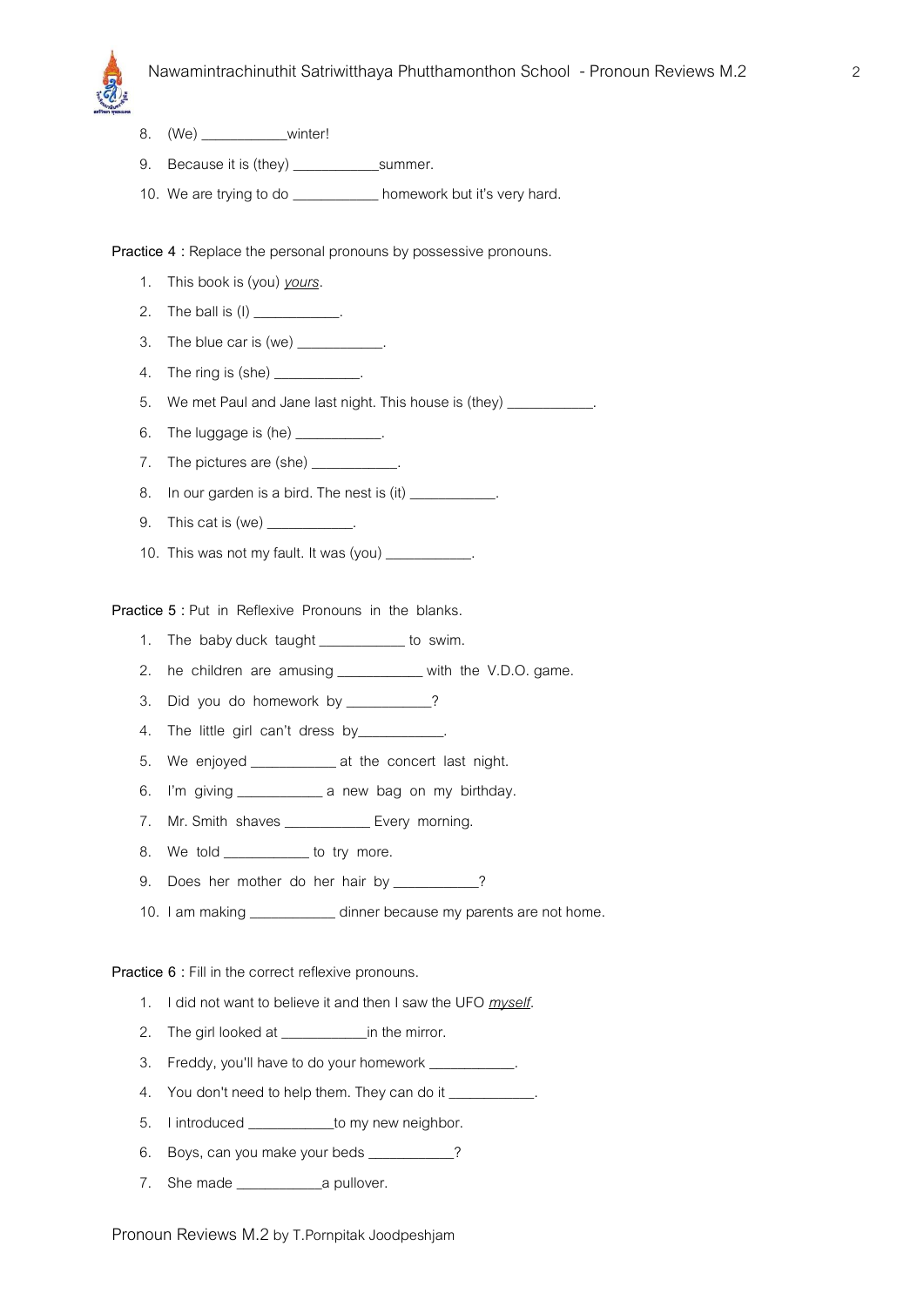

- 8. What happens when a fighting fish sees \_\_\_\_\_\_\_\_\_\_\_\_in the mirror?
- 9. The father decided to repair the car  $\qquad \qquad$ .
- 10. We can move the table \_\_\_\_\_\_\_\_\_\_\_\_.

**Practice 7 :** Fill in each blank with the correct pronoun.

- 1. \_\_\_\_\_\_\_\_\_\_\_\_ always walk to school together (we, she).
- 2. The teacher teaches \_\_\_\_\_\_\_\_\_\_\_\_ in English. (they, them )
- $3.1$  play with  $\qquad \qquad$  (he, him) and  $\qquad \qquad$  (she, her).
- 4. \_\_\_\_\_\_\_\_\_\_\_\_\_\_ (she, her) gives\_\_\_\_\_\_\_\_\_\_\_\_ (me, I) a good present.
- $5.$  Jim lives near<br> $(we, us).$
- 6. I often see\_\_\_\_\_\_\_\_\_\_\_\_ (they, them) on the bus.
- 7. What is the matter with\_\_\_\_\_\_\_\_\_\_\_\_ (she, her) today?
- 8. There are some letters for you and \_\_\_\_\_\_\_\_\_\_\_\_ (I, me).
- 9. Martin wants to talk with\_\_\_\_\_\_\_\_\_\_\_\_\_ (they, them).
- 10\_\_\_\_\_\_\_\_\_\_\_\_ (their, they) school is not far from here.
- 11\_\_\_\_\_\_\_\_\_\_ (he, his) told \_\_\_\_\_\_\_\_(we, us) to phone to\_\_\_\_\_\_\_\_\_\_ (she, her) in the evening.
- 12. Where are your books? Here\_\_\_\_\_\_\_\_\_\_\_\_ (they, them) are.
- 13. My father bought a new car. It is\_\_\_\_\_\_\_\_\_\_\_\_ (his, him) car.
- 14. It has a long tail. \_\_\_\_\_\_\_\_\_\_\_\_ (its, it) tail is long.
- 15. I know her and\_\_\_\_\_\_\_\_\_\_\_\_ (she, her) sister.
- 16. \_\_\_\_\_\_\_\_\_\_\_\_ (they, their) are both American.
- 17. \_\_\_\_\_\_\_\_\_\_\_\_ (mine, my) dress is beautiful.
- 18. Her brother knows \_\_\_\_\_\_\_\_\_\_\_\_ (you, your) well.
- 19. Susan sits near\_\_\_\_\_\_\_\_\_\_\_\_ (he, me) in class.
- 20. The children are playing\_\_\_\_\_\_\_\_\_\_\_\_\_ (they, their) games.